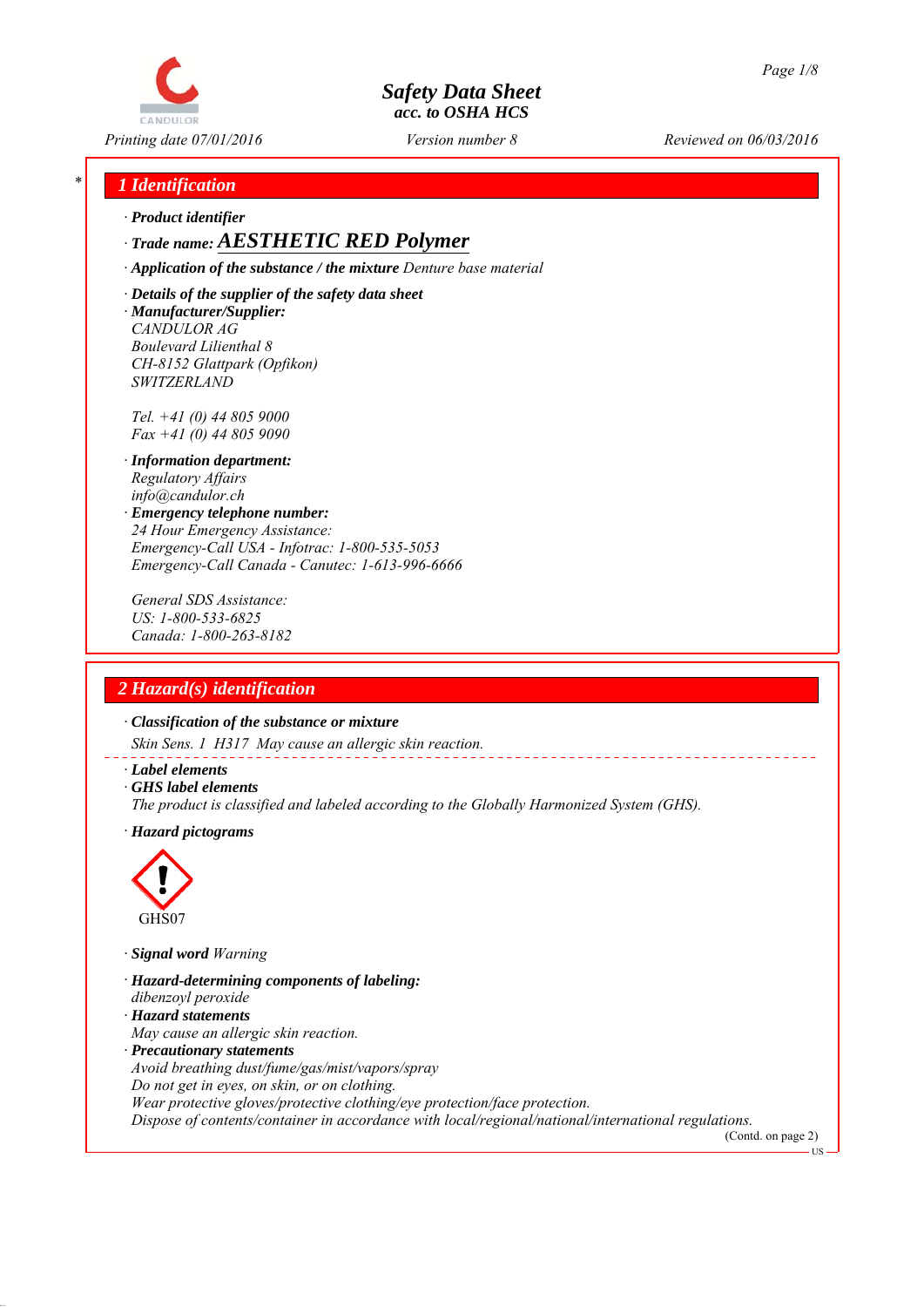*Printing date 07/01/2016 Reviewed on 06/03/2016 Version number 8*

# *Trade name: AESTHETIC RED Polymer*

(Contd. of page 1) *∙ Classification system: ∙ NFPA ratings (scale 0 - 4)* 0 1  $\overline{\mathbf{0}}$ *Health = 0 Fire = 1 Reactivity = 0 ∙ HMIS-ratings (scale 0 - 4)* HEALTH FIRE  $\overline{REACTIVITY \, 0}$  *Reactivity = 0* 0 *Health = 0*  $\overline{1}$ *Fire = 1 ∙ Other hazards Dust generation Particular danger of slipping on leaked/spilled product. ∙ Results of PBT and vPvB assessment ∙ PBT: Not applicable. ∙ vPvB: Not applicable. 3 Composition/information on ingredients ∙ Chemical characterization: Mixtures ∙ Description: > 95% Polymethylmethacrylate ∙ Dangerous components: CAS: 94-36-0 dibenzoyl peroxide 1-<2.5% \* 4 First-aid measures ∙ Description of first aid measures ∙ General information: No special measures required. ∙ After inhalation: Supply fresh air; consult doctor in case of complaints. ∙ After skin contact: Rinse with water. ∙ After eye contact: Rinse opened eye for several minutes under running water. Then consult a doctor. ∙ After swallowing: Rinse out mouth and then drink plenty of water. If symptoms persist consult doctor. ∙ Information for doctor: ∙ Most important symptoms and effects, both acute and delayed No further relevant information available. ∙ Indication of any immediate medical attention and special treatment needed No further relevant information available. 5 Fire-fighting measures ∙ Extinguishing media ∙ Suitable extinguishing agents: CO2, extinguishing powder or water spray. Fight larger fires with water spray or alcohol resistant foam. ∙ Special hazards arising from the substance or mixture No further relevant information available. ∙ Advice for firefighters ∙ Protective equipment: No special measures required.* US (Contd. on page 3)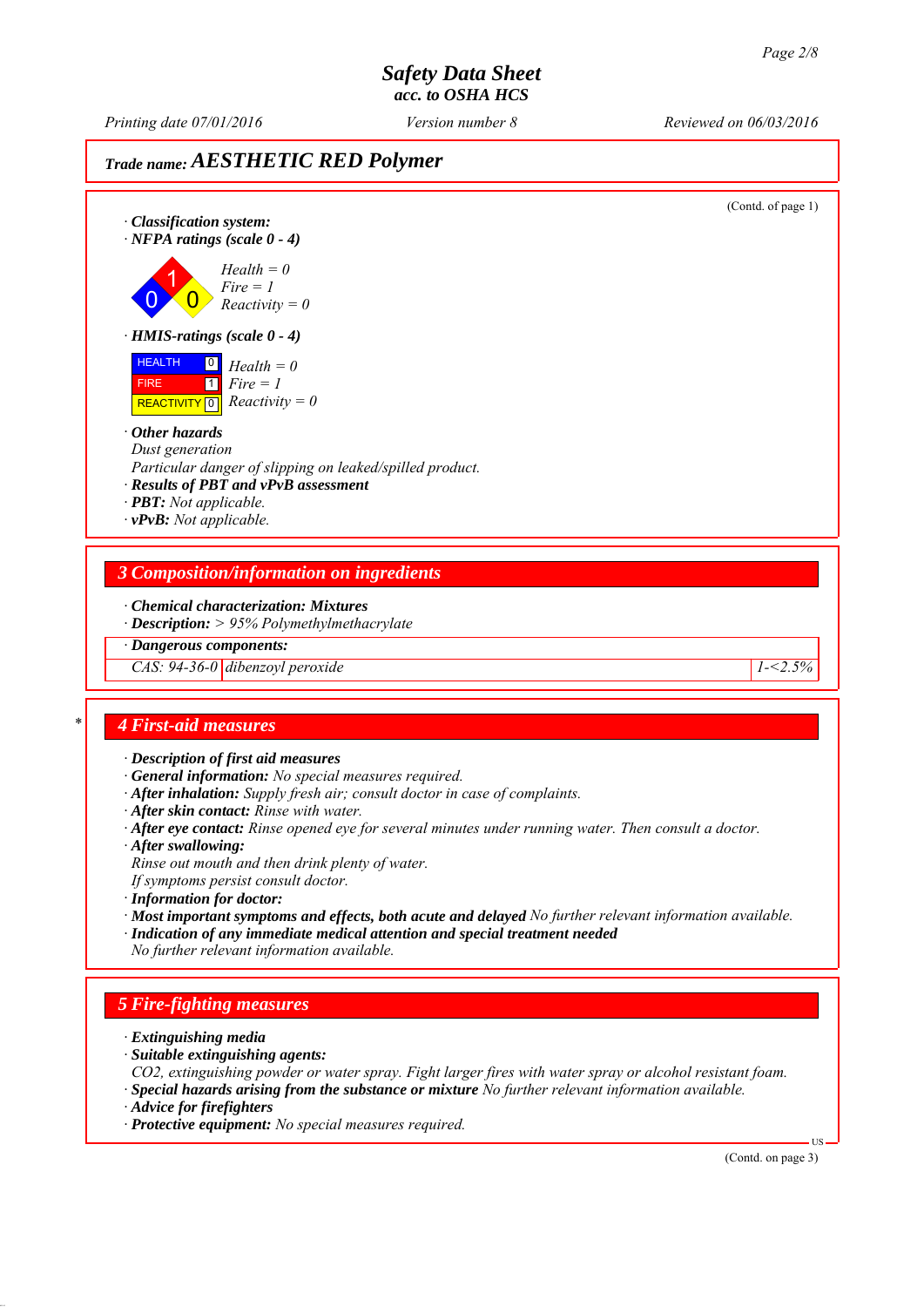*Printing date 07/01/2016 Reviewed on 06/03/2016 Version number 8*

# *Trade name: AESTHETIC RED Polymer*

(Contd. of page 2)

### *6 Accidental release measures*

- *∙ Personal precautions, protective equipment and emergency procedures Not required.*
- *∙ Environmental precautions: Do not allow to enter sewers/ surface or ground water.*
- *∙ Methods and material for containment and cleaning up: Pick up mechanically.*
- *∙ Reference to other sections*
- *See Section 7 for information on safe handling.*
- *See Section 8 for information on personal protection equipment.*
- *See Section 13 for disposal information.*

### *7 Handling and storage*

#### *∙ Handling:*

- *∙ Precautions for safe handling Only adequately trained personnel should handle this product. For use in dentistry only.*
- *∙ Information about protection against explosions and fires: No special measures required.*
- *∙ Conditions for safe storage, including any incompatibilities*
- *∙ Storage:*
- *∙ Requirements to be met by storerooms and receptacles: Store only in the original receptacle.*
- *∙ Information about storage in one common storage facility: Not required.*
- *∙ Further information about storage conditions: Protect from heat and direct sunlight.*
- *∙ Specific end use(s) No further relevant information available.*

# *8 Exposure controls/personal protection*

*∙ Additional information about design of technical systems: No further data; see item 7.*

*∙ Control parameters*

*∙ Components with limit values that require monitoring at the workplace:*

*CAS: 94-36-0 dibenzoyl peroxide*

- *PEL Long-term value: 5 mg/m³*
- *REL Long-term value: 5 mg/m³*
- *TLV Long-term value: 5 mg/m³*

*∙ Additional information: The lists that were valid during the creation were used as basis.*

- *∙ Exposure controls*
- *∙ Personal protective equipment:*
- *∙ General protective and hygienic measures:*
- *Usual hygienic measures for dental practice and dental laboratories.*
- *Keep away from foodstuffs, beverages and feed.*
- *Wash hands before breaks and at the end of work.*
- *Avoid contact with the skin.*
- *∙ Breathing equipment: Use respiratory protective device against the effects of dust.*
- *∙ Protection of hands:*



*Protective gloves*

*After use of gloves apply skin-cleaning agents and skin cosmetics. ∙ Material of gloves Butyl rubber, BR*

(Contd. on page 4)

US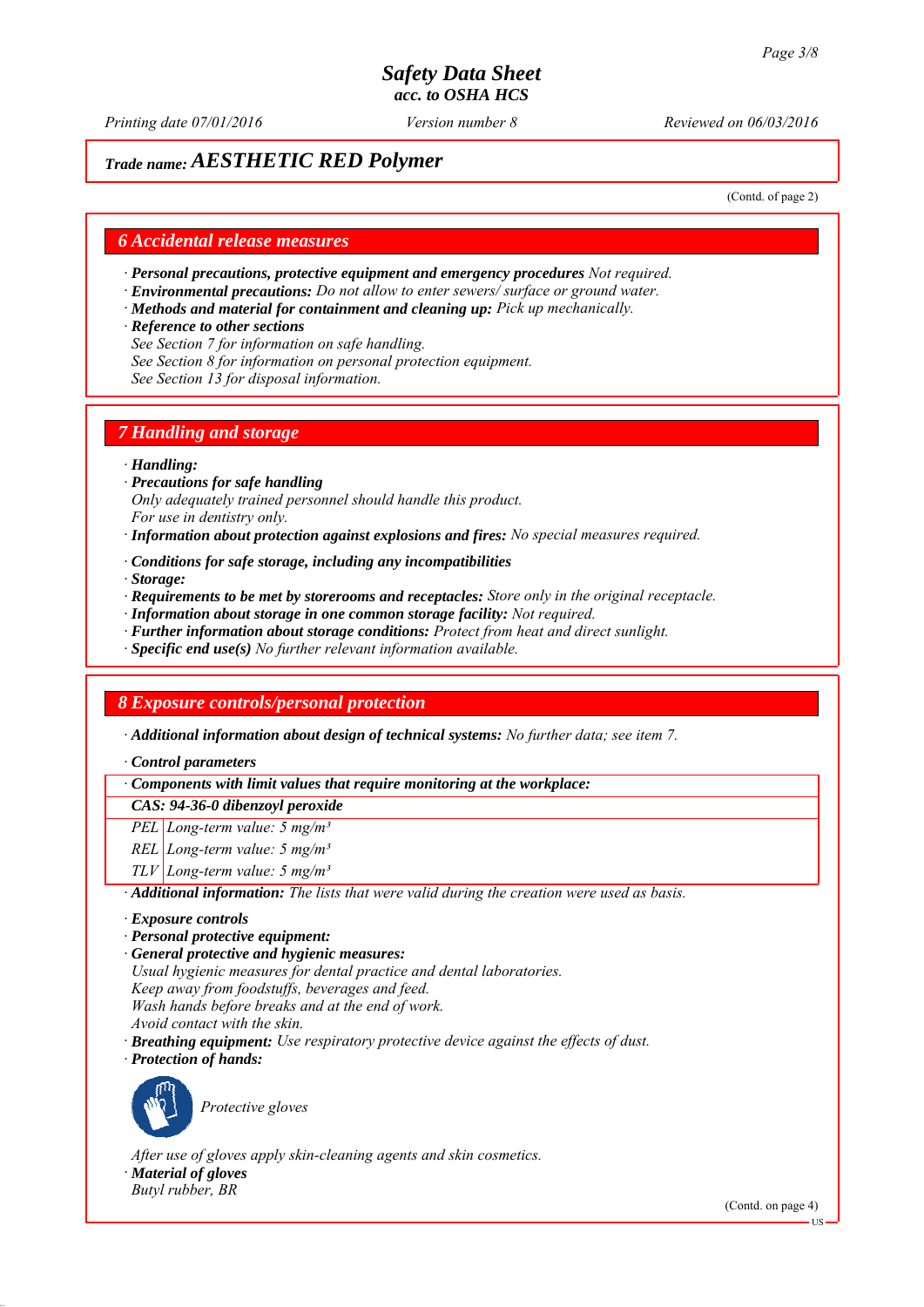*Printing date 07/01/2016 Reviewed on 06/03/2016 Version number 8*

# *Trade name: AESTHETIC RED Polymer*

(Contd. of page 3)

*Chloroprene rubber, CR Natural rubber, NR Nitrile rubber, NBR Fluorocarbon rubber (Viton) Selection of the glove material on consideration of the penetration times, rates of diffusion and the degradation ∙ Penetration time of glove material*

*The exact break through time has to be found out by the manufacturer of the protective gloves and has to be observed.*

*∙ Eye protection: Safety glasses*

| <b>9 Physical and chemical properties</b><br>· Information on basic physical and chemical properties<br>· General Information<br>$\cdot$ Appearance: |                                                                                  |
|------------------------------------------------------------------------------------------------------------------------------------------------------|----------------------------------------------------------------------------------|
|                                                                                                                                                      |                                                                                  |
| Color:                                                                                                                                               | According to product specification                                               |
| $\cdot$ Odor:                                                                                                                                        | Characteristic                                                                   |
| · Odor threshold:                                                                                                                                    | Not determined.                                                                  |
| $\cdot$ pH-value:                                                                                                                                    | Not applicable.                                                                  |
| $\cdot$ Change in condition<br><b>Melting point/Melting range:</b><br><b>Boiling point/Boiling range:</b>                                            | 150 °C (302 °F)<br>Undetermined.                                                 |
| · Flash point:                                                                                                                                       | 250 °C (482 °F)                                                                  |
| · Flammability (solid, gaseous):                                                                                                                     | Not determined.                                                                  |
| Auto igniting:                                                                                                                                       | Product is not selfigniting.                                                     |
| · Danger of explosion:                                                                                                                               | Product does not present an explosion hazard.                                    |
| · Explosion limits:                                                                                                                                  |                                                                                  |
| Lower:                                                                                                                                               | Not determined.                                                                  |
| <b>Upper:</b>                                                                                                                                        | Not determined.                                                                  |
| · Vapor pressure:                                                                                                                                    | Not applicable.                                                                  |
| $\cdot$ Density at 20 $\cdot$ C (68 $\cdot$ F):                                                                                                      | $1.2$ g/cm <sup>3</sup> (10.014 lbs/gal)                                         |
| · Relative density                                                                                                                                   | Not determined.                                                                  |
| · Vapor density                                                                                                                                      | Not applicable.                                                                  |
| $\cdot$ Evaporation rate                                                                                                                             | Not applicable.                                                                  |
| · Solubility in / Miscibility with<br>Water:                                                                                                         | Nearly insoluble.                                                                |
| · Partition coefficient (n-octanol/water): Not determined.                                                                                           |                                                                                  |
| · Viscosity:<br>Dynamic:<br>Kinematic:<br>$\cdot$ Other information                                                                                  | Not applicable.<br>Not applicable.<br>No further relevant information available. |

# *10 Stability and reactivity*

*∙ Reactivity No further relevant information available.*

(Contd. on page 5)

 $-11S$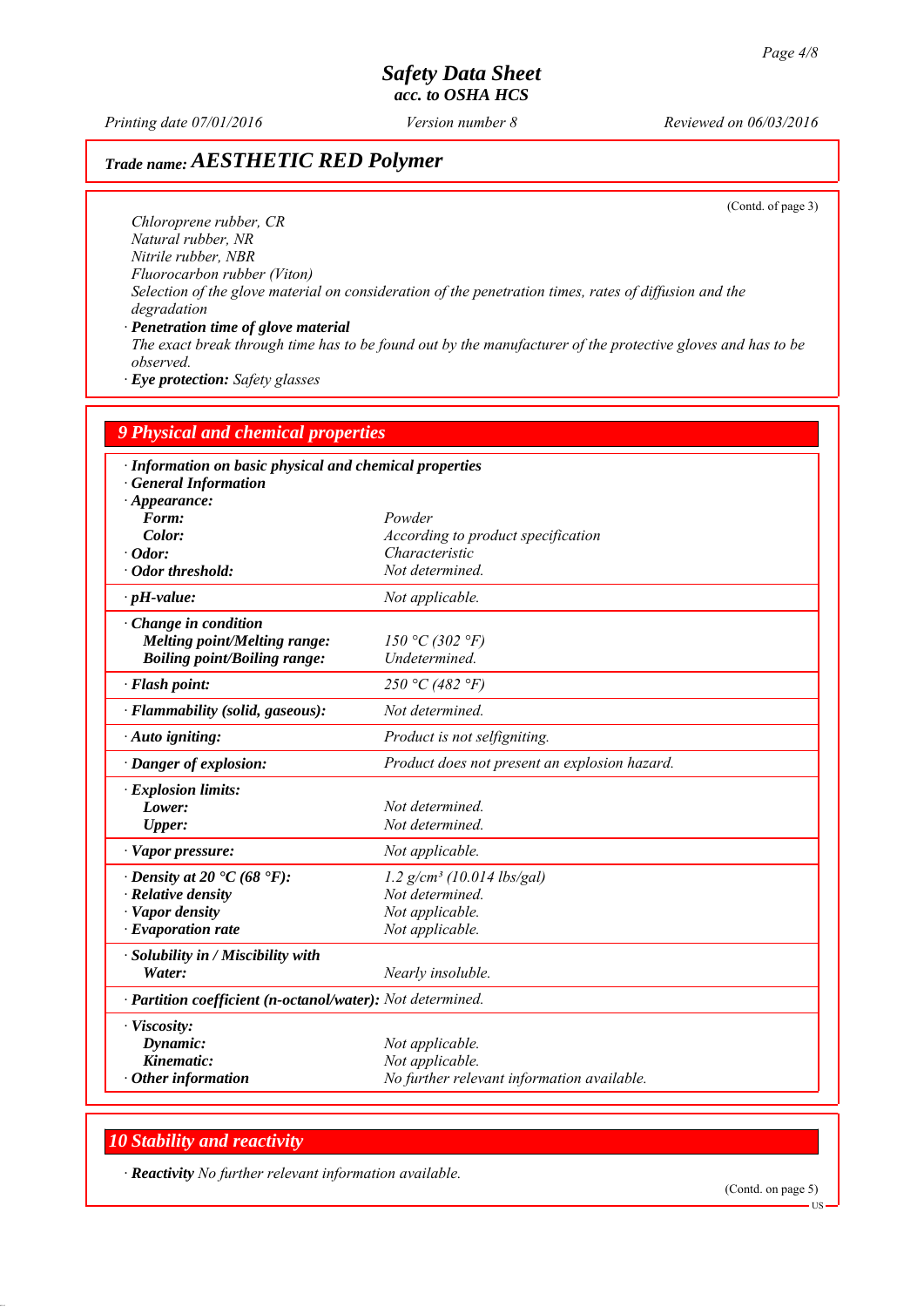*Printing date 07/01/2016 Reviewed on 06/03/2016 Version number 8*

(Contd. of page 4)

# *Trade name: AESTHETIC RED Polymer*

*∙ Chemical stability Stable under normal handling and storage conditions.*

- *∙ Thermal decomposition / conditions to be avoided: No decomposition if used according to specifications.*
- *∙ Possibility of hazardous reactions No dangerous reactions known.*

*∙ Conditions to avoid No further relevant information available.*

- *∙ Incompatible materials: No further relevant information available.*
- *∙ Hazardous decomposition products: None under normal conditions of storage and use.*

#### *\* 11 Toxicological information*

#### *∙ Information on toxicological effects*

*∙ Acute toxicity:*

- *∙ on the skin: No irritant effect.*
- *∙ on the eye: No irritating effect.*
- *∙ Sensitization: Sensitization possible through skin contact.*
- *∙ Additional toxicological information: No further relevant information available.*

#### *∙ Carcinogenic categories*

*∙ IARC (International Agency for Research on Cancer)*

*CAS: 9011-14-7 polymethylmethacrylate 3* 

*CAS: 94-36-0 dibenzoyl peroxide 3* 

#### *∙ NTP (National Toxicology Program)*

*None of the ingredients is listed.*

*∙ OSHA-Ca (Occupational Safety & Health Administration)*

*None of the ingredients is listed.*

### *12 Ecological information*

#### *∙ Toxicity*

- *∙ Aquatic toxicity: No further relevant information available.*
- *∙ Persistence and degradability No further relevant information available.*
- *∙ Behavior in environmental systems:*
- *∙ Bioaccumulative potential No further relevant information available.*
- *∙ Mobility in soil No further relevant information available.*
- *∙ Additional ecological information:*
- *∙ General notes:*

*Water hazard class 1 (Self-assessment): slightly hazardous for water*

*Do not allow undiluted product or large quantities of it to reach ground water, water course or sewage system.*

- *∙ Results of PBT and vPvB assessment*
- *∙ PBT: Not applicable.*
- *∙ vPvB: Not applicable.*
- *∙ Other adverse effects No further relevant information available.*

### *13 Disposal considerations*

- *∙ Waste treatment methods*
- *∙ Recommendation:*

*Take to an approved landfill or a waste incineration plant, under conditions approved by the local authority.*

(Contd. on page 6) US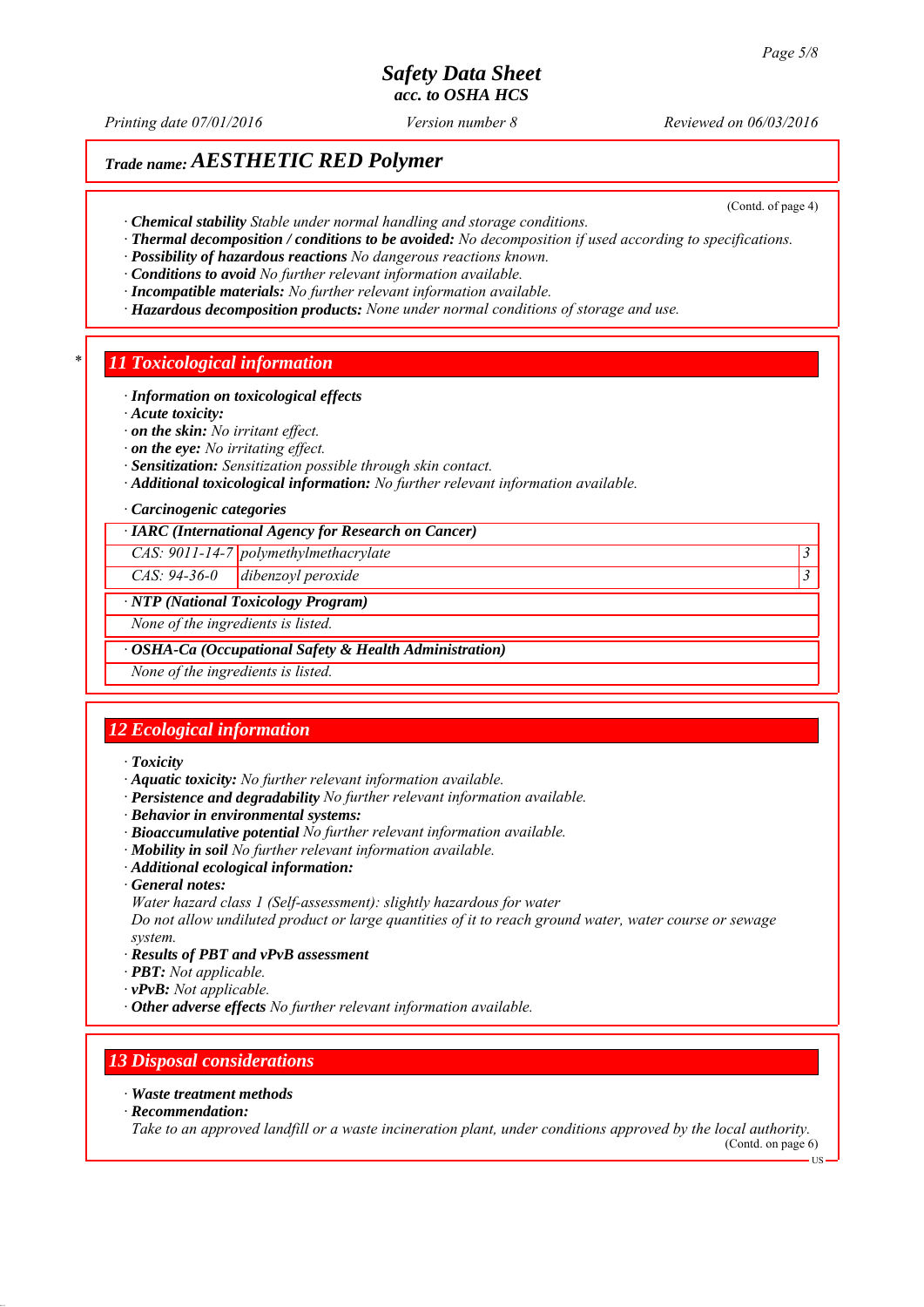*Printing date 07/01/2016 Reviewed on 06/03/2016 Version number 8*

# *Trade name: AESTHETIC RED Polymer*

(Contd. of page 5)

*∙ Uncleaned packagings:*

*∙ Recommendation: Disposal must be made according to official regulations.*

| <b>14 Transport information</b>                                                           |                                                                                   |
|-------------------------------------------------------------------------------------------|-----------------------------------------------------------------------------------|
| $\cdot$ UN-Number<br>· DOT, ADR, RID, ADN, ADN, IMDG, IATA Void                           |                                                                                   |
| $\cdot$ UN proper shipping name<br>· DOT, ADR, RID, ADN, ADN, IMDG, IATA Void             |                                                                                   |
| $\cdot$ Transport hazard class(es)                                                        |                                                                                   |
| · DOT, ADR, RID, ADN, ADN, IMDG, IATA<br>$\cdot Class$                                    | Void                                                                              |
| · Packing group<br>· DOT, ADR, RID, ADN, IMDG, IATA                                       | Void                                                                              |
| · Environmental hazards:<br>$\cdot$ Marine pollutant:                                     | No                                                                                |
| · Special precautions for user                                                            | Not applicable.                                                                   |
| $\cdot$ Transport in bulk according to Annex II of<br><b>MARPOL73/78 and the IBC Code</b> | Not applicable.                                                                   |
| $\cdot$ Transport/Additional information:                                                 | Product is not classified as a dangerous good for transport<br>(ADR, IMDG, IATA). |
| · UN "Model Regulation":                                                                  | Void                                                                              |

## *15 Regulatory information*

*∙ Safety, health and environmental regulations/legislation specific for the substance or mixture*

*∙ Sara*

*∙ Section 355 (extremely hazardous substances):*

*None of the ingredients is listed.*

*∙ Section 313 (Specific toxic chemical listings):*

*CAS: 94-36-0 dibenzoyl peroxide*

*∙ TSCA (Toxic Substances Control Act):*

*All ingredients are listed.*

*∙ Proposition 65*

*∙ Chemicals known to cause cancer:*

*None of the ingredients is listed.*

*∙ Chemicals known to cause reproductive toxicity for females:*

*None of the ingredients is listed.*

*∙ Chemicals known to cause reproductive toxicity for males:*

*None of the ingredients is listed.*

*∙ Chemicals known to cause developmental toxicity:*

*None of the ingredients is listed.*

(Contd. on page 7)

US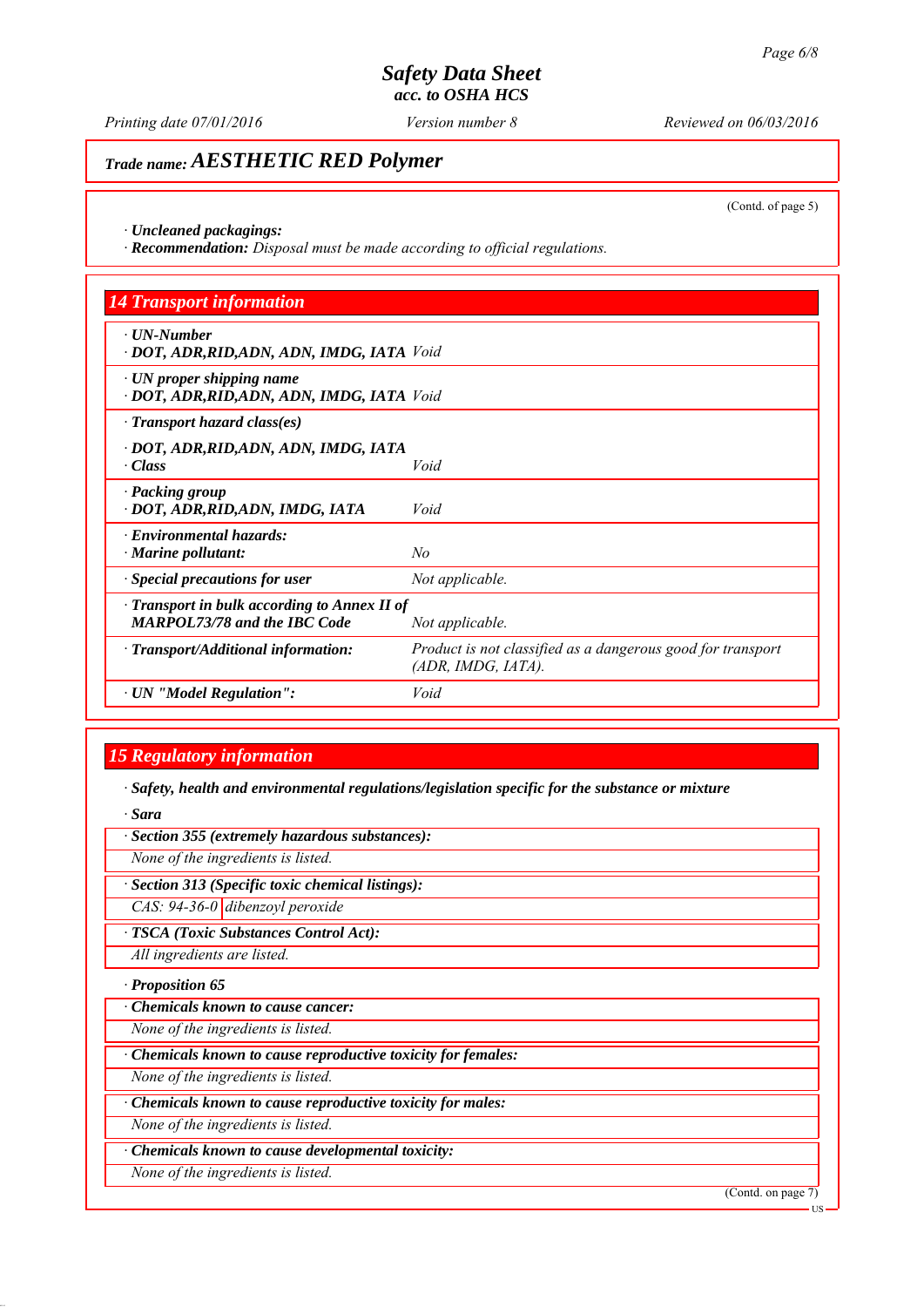*Printing date 07/01/2016 Reviewed on 06/03/2016 Version number 8*

# *Trade name: AESTHETIC RED Polymer*

(Contd. of page 6)

#### *∙ Carcinogenic categories*

*∙ EPA (Environmental Protection Agency)*

*None of the ingredients is listed.*

#### *∙ TLV (Threshold Limit Value established by ACGIH)*

*CAS: 94-36-0 dibenzoyl peroxide* A4

### *∙ NIOSH-Ca (National Institute for Occupational Safety and Health)*

*None of the ingredients is listed.*

#### *∙ GHS label elements*

*The product is classified and labeled according to the Globally Harmonized System (GHS). ∙ Hazard pictograms*



*∙ Signal word Warning*

- *∙ Hazard-determining components of labeling: dibenzoyl peroxide*
- *∙ Hazard statements*
- *May cause an allergic skin reaction.*
- *∙ Precautionary statements*
- *Avoid breathing dust/fume/gas/mist/vapors/spray*
- *Do not get in eyes, on skin, or on clothing.*
- *Wear protective gloves/protective clothing/eye protection/face protection.*

*Dispose of contents/container in accordance with local/regional/national/international regulations.*

*∙ National regulations:*

#### *∙ Other regulations, limitations and prohibitive regulations*

*The product is a medical device according to the Directive 93/42/EEC.*

*This product is classified as a medical device under US and Canadian regulations and has been reviewed by the US Food and Drug Administration and Health Canada.*

*∙ Chemical safety assessment: A Chemical Safety Assessment has not been carried out.*

#### *\* 16 Other information*

*This information is based on our present knowledge. However, this shall not constitute a guarantee for any specific product features and shall not establish a legally valid contractual relationship.*

*∙ Date of preparation / last revision 07/01/2016 / 7*

*∙ Abbreviations and acronyms:*

*ADR: Accord européen sur le transport des marchandises dangereuses par Route (European Agreement concerning the International Carriage of Dangerous Goods by Road) IMDG: International Maritime Code for Dangerous Goods DOT: US Department of Transportation IATA: International Air Transport Association ACGIH: American Conference of Governmental Industrial Hygienists EINECS: European Inventory of Existing Commercial Chemical Substances ELINCS: European List of Notified Chemical Substances CAS: Chemical Abstracts Service (division of the American Chemical Society) NFPA: National Fire Protection Association (USA) HMIS: Hazardous Materials Identification System (USA) PBT: Persistent, Bioaccumulative and Toxic vPvB: very Persistent and very Bioaccumulative NIOSH: National Institute for Occupational Safety OSHA: Occupational Safety & Health TLV: Threshold Limit Value*